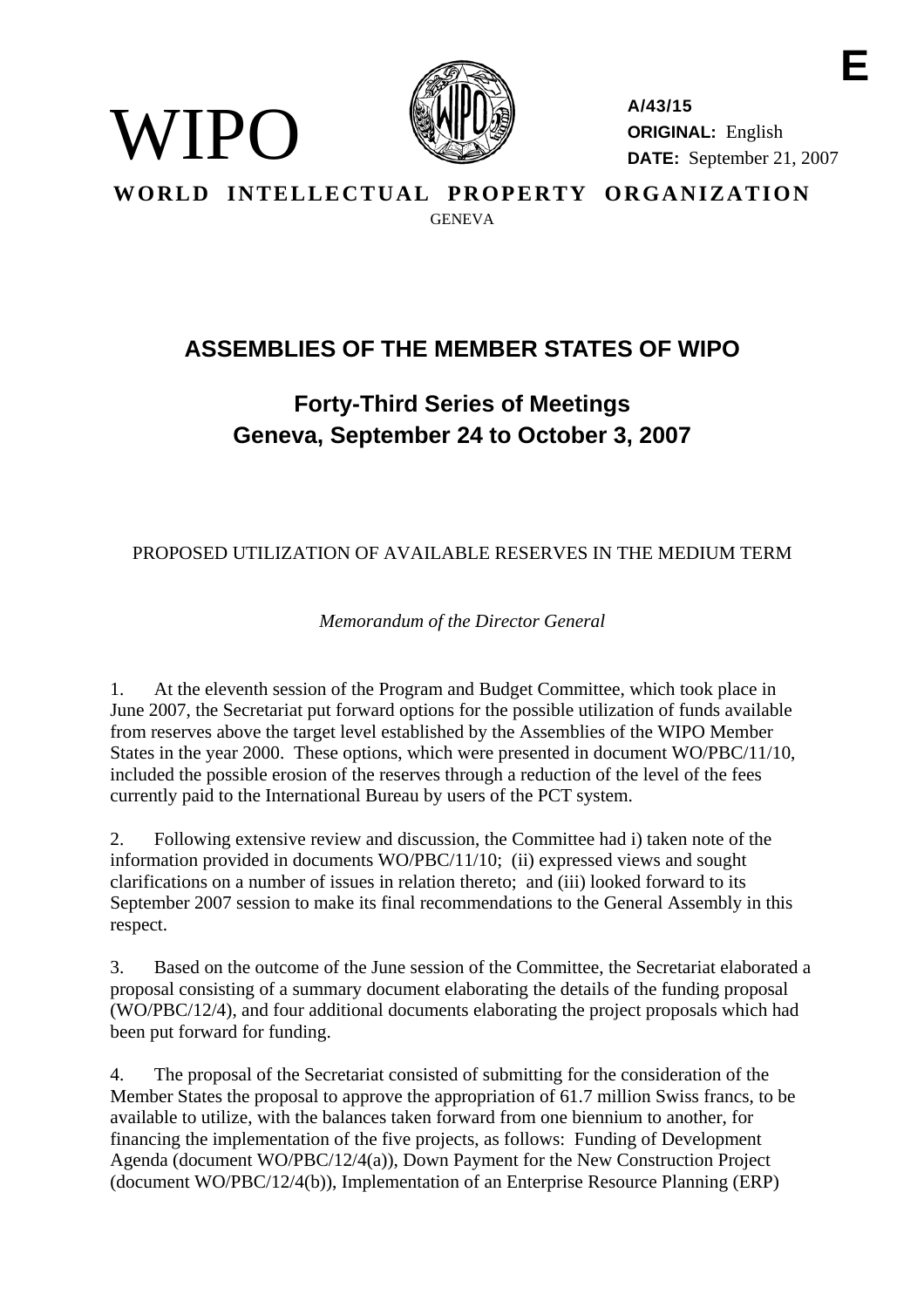## A/43/15 page 2

System (document WO/PBC/12(c)), Upgrading of the Security Standards of WIPO (document WO/PBC/12/4(d)) and Modernization of IT Platform for the Madrid and Hague Systems (documents MM/A/38/4 and H/A/24/2, respectively).

5. As clearly stated in paragraph 9 of document WO/PBC/12/4, this proposal had been made by the Secretariat without prejudice to the decisions that the forthcoming 2007 session of the PCT Union Assembly may take on the subject of the level of PCT fees in the future.

6. Due to its heavy agenda, the twelfth (September) session of the Program and Budget Committee did not have the time to examine in detail the five proposals mentioned above, nor the additional information that the Secretariat had provided on some of these proposed projects, as requested by the June session of the Committee (additional information and research had been carried out by the Secretariat in respect of, particularly, the proposed implementation of an Enterprise Resource Planning (ERP) System). The Committee therefore had only time to hear an overall presentation from the Secretariat, and hold initial discussions on the proposed projects, as reflected in the report of the session (document WO/PBC/12/9, paragraphs 50 to 60). The relevant section of this report is reproduced in the current document as Annex II.

7. As the report of the session illustrates, none of the delegations who took the floor had any objection on the intrinsic merit of the five proposed projects. On the other hand, a number of delegations stated that they could not determine their final position on the possible prioritization, financing and timing of the implementation of these projects, pending the decisions that may be taken by the forthcoming session of the PCT Union Assembly on the level of PCT fees.

8. Upon conclusion of the discussion, and also in the view of the shortage of time, the Committee therefore concluded as follows:

 *"60. The Program and Budget Committee took note of the five projects presented by the Secretariat under agenda item 5 and recommended to the 2007 session of the Assemblies of the WIPO Member States to take a decision on the implementation of these five projects."* 

9. Due account being taken of the positions expressed by the Member States at the September session of the Committee, the Secretariat wishes however to emphasize the importance of the proposed projects and also the urgency with which in the view of the Secretariat these projects should be carried out. The Secretariat therefore invites the present session of the Assemblies of the Member States of WIPO to examine the substance of these project proposals with a view to making a final recommendation on their implementation at this 2007 session. (The relevant documents (WO/PBC/12/4 and WO/PBC/12/4(a), (b), (c) and (d) are reproduced in Annex I of the current document for the ease of reference). The Secretariat draws the attention of the Member States to the fact that in the absence of a decision at the present session of the Assemblies, the start of the proposed projects would need to be postponed by at least one year.

> *10. The Assemblies of the Member States of WIPO and the Unions administered by it, are invited, each as far as it is concerned, to*